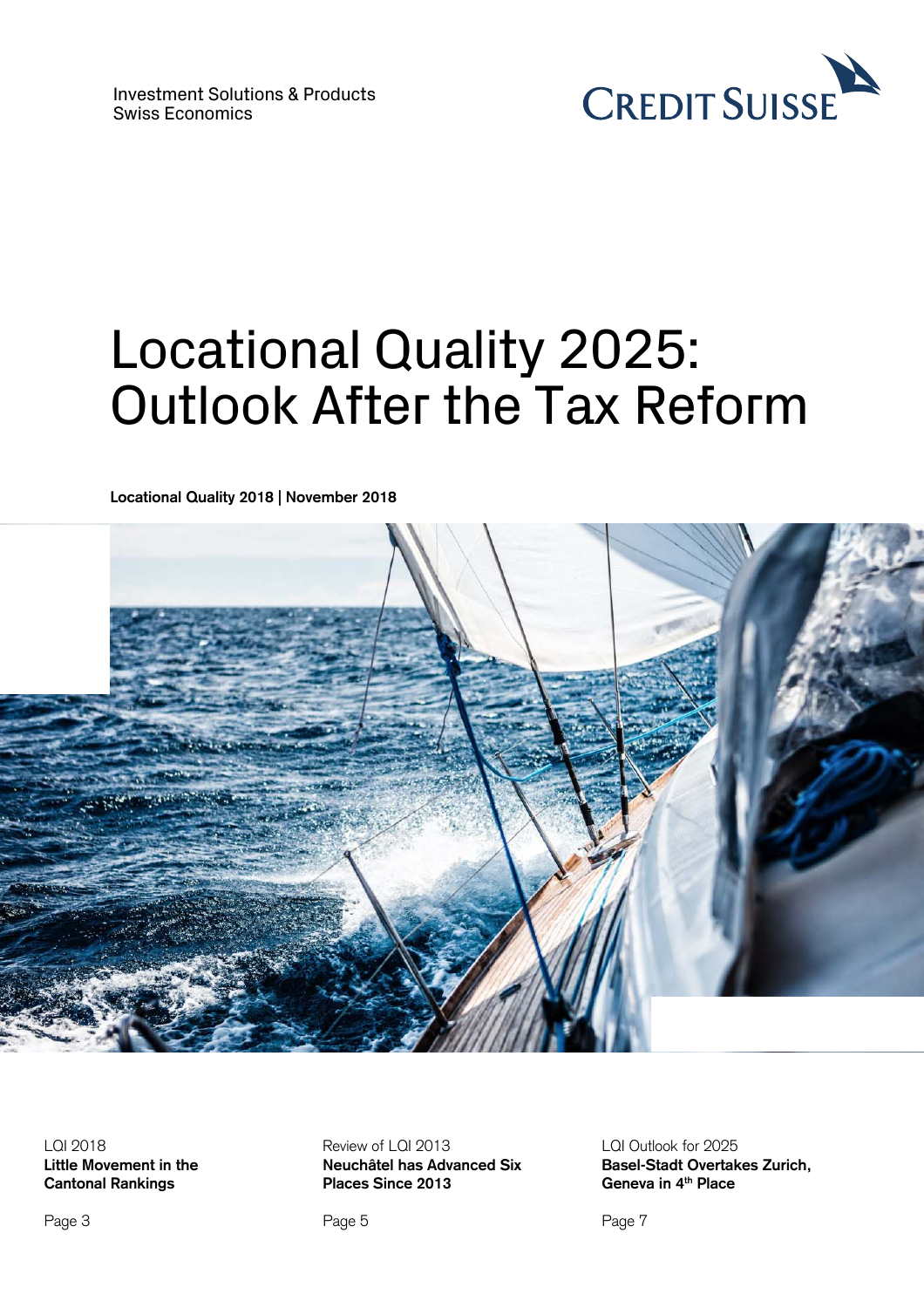**Published by: Investment Solutions & Products**  Dr. Burkhard Varnholt Vice Chairman of IS&P Tel. +41 44 333 67 63 E-Mail: burkhard.varnholt@credit-suisse.com

Dr. Oliver Adler Chief Economist, CIO Office Switzerland Tel. +41 44 333 09 61 E-Mail: oliver.adler@credit-suisse.com

#### **Press date**

November 2, 2018

#### **Orders**

Electronic copies via credit-suisse.com/publications.

#### **Visit us on the internet**

credit-suisse.com/publications (Market & Trends – Swiss Economy)

#### **Copyright**

This publication may be quoted providing the source is indicated. Copyright © 2018 Credit Suisse Group AG and/or its affiliates. All rights reserved.

### **Authors**

Dr. Jan Schüpbach Tel. +41 44 333 77 36 E-Mail: jan.schuepbach@credit-suisse.com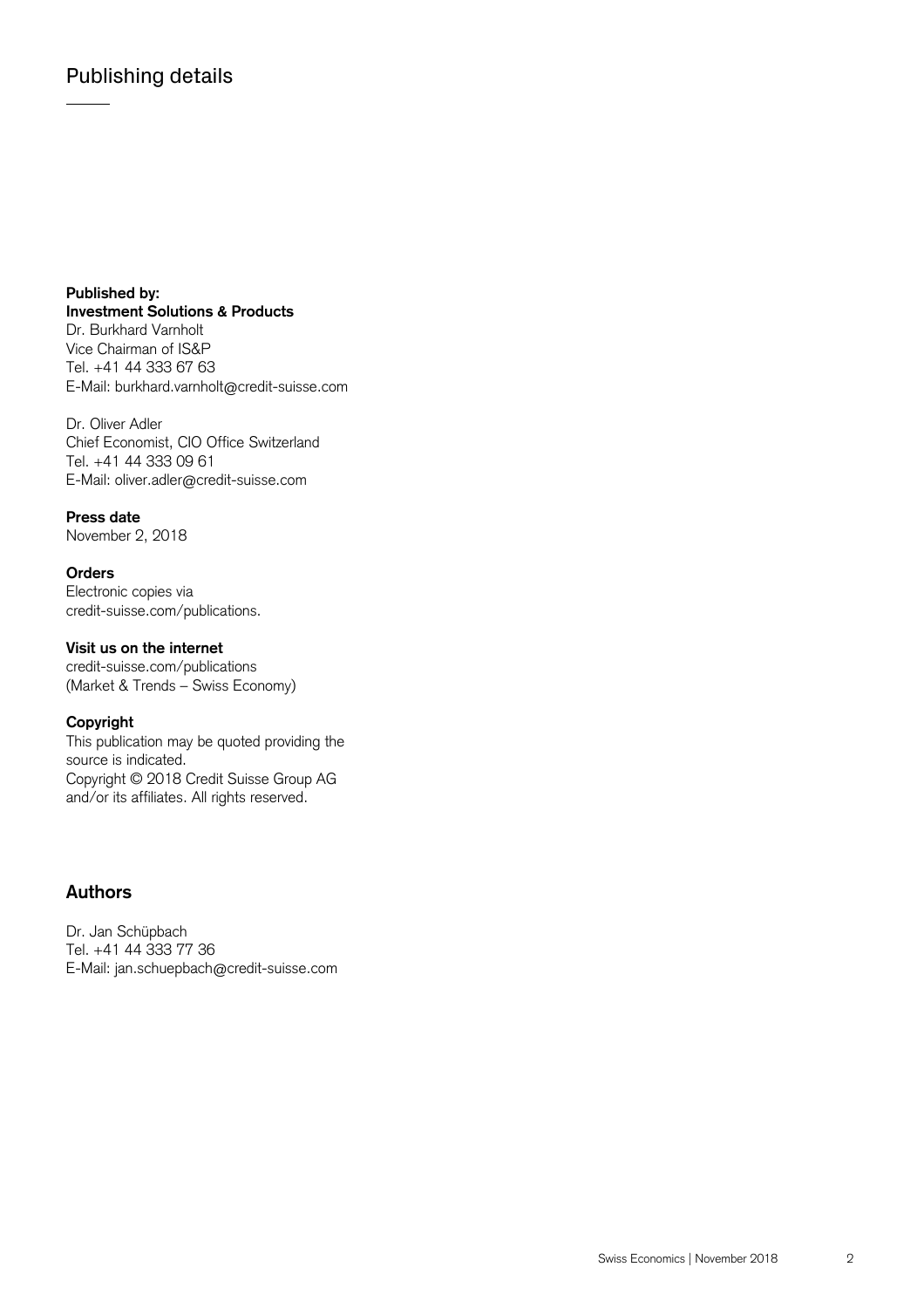# Little Movement in the Cantonal Rankings

**Zug, Zurich and Aargau can defend their top rankings in 2018. On balance, there were only minor changes compared to the previous year: Canton Ticino overtook Fribourg, Neuchâtel passed Bern, and Thurgau edged past Obwalden.** 

**The Locational Quality Indicator by Credit Suisse** 

The long-term economic potential of the Swiss cantons is largely determined by the overall conditions for business. Firms tend to invest primarily in attractive locations, thus creating jobs and bringing added value and prosperity. Intense competition between different locations is forcing the Swiss cantons and regions to take steps to optimize their appeal to the greatest extent possible. The annual Credit Suisse Locational Quality Indicator (LQI) measures the attractiveness of the Swiss cantons and regions to business (see appendix for detailed results). The indicator is based on the following seven quantitative sub-indicators (see box on page 6): tax burden on legal entities and private individuals, availability of specialist labor and highly qualified personnel, population accessibility, employee accessibility, and access to airports. In this way, the LQI serves on the one hand as a guide for companies that are in the process of evaluating potential locations, and on the other as a benchmarking tool for the optimization of cantonal or regional location policy.

#### **Stability at the top, crowded mid-field**

Canton Zug has been the undisputed leader of the cantonal ranking for years, followed by Zurich. Third place has gone to Canton Aargau since 2016, when it overtook Basel-Stadt, among others, thanks particularly to its enhanced fiscal appeal for companies. These locations exhibit the most favorable combination of attractiveness factors. The results for Cantons Nidwalden, Schwyz and Lucerne are also well above the average. A series of suburban cantons, plus the city canton of Geneva, make up the broad midfield. The peripheral Cantons Jura and Valais, with their challenging topography, display the lowest locational quality. Compared to the previous year, Canton Ticino rose one place, overtaking Fribourg. Canton Neuchâtel passed Bern, advancing to 18th place, while Canton Thurgau overtook Obwalden to reach 9th place. On balance, though, the picture remains stable.



Locational quality indicator (LQI), synthetic index,  $CH = 0$ 



Source: Credit Suisse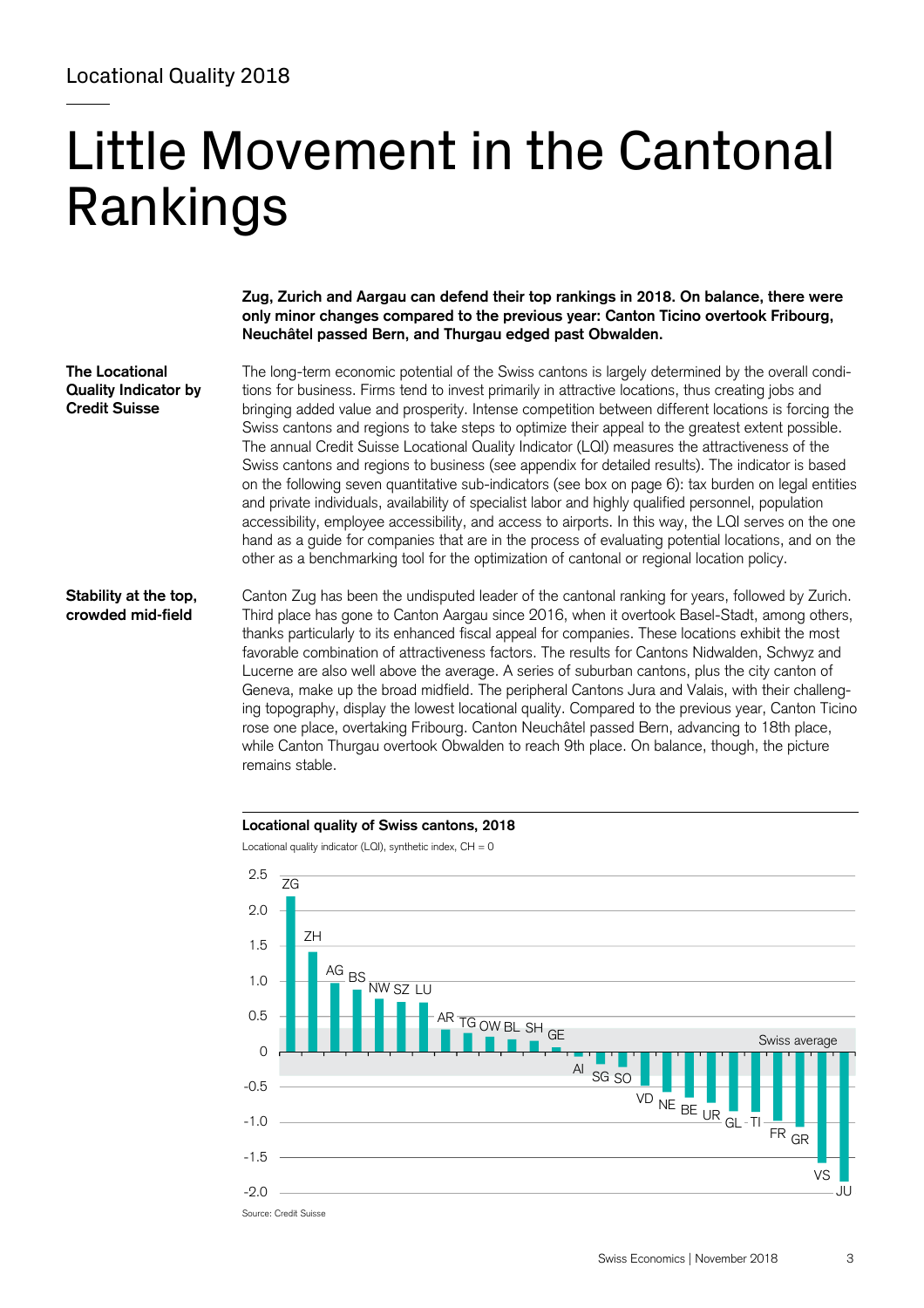**Regional view: significant differences within the cantons** 

For the larger, heterogeneous cantons – such as Bern, Vaud, Ticino or Graubünden – an analysis solely at cantonal level is too superficial. Thus we also analyze locational quality at the level of Switzerland's economic regions. The highest degree of attractiveness is exhibited by the centers Zurich, Zug, Baden, Lucerne, Basel, and Bern, as well as their agglomerations, thanks mainly to their accessibility. In the Suisse Romande, Nyon is positioned well above the neighboring regions, and in Ticino the same is true for the Lugano region and, especially, Mendrisio. Alpine areas and the regions of the Jura arc are clearly less attractive to companies, due to their topographical features and the length of travel time into the urban centers. The varying conditions in different regions make it difficult for cantons to orient their location policy towards their individual strengths and weaknesses. For example, from a business viewpoint, an above-average tax burden is less of a disadvantage in urban centers than it is in peripheral regions. This is because, from a costbenefit perspective, the generally larger offering of government services and infrastructure in urban areas compensates for the greater expense. An overview of the locational quality of the 110 economic regions and individual locational factors is located in the appendix from page 11.

#### **Locational quality of Swiss economic regions, 2018**



Locational quality indicator (LQI), synthetic index,  $CH = 0$ 

Source: Credit Suisse, Geostat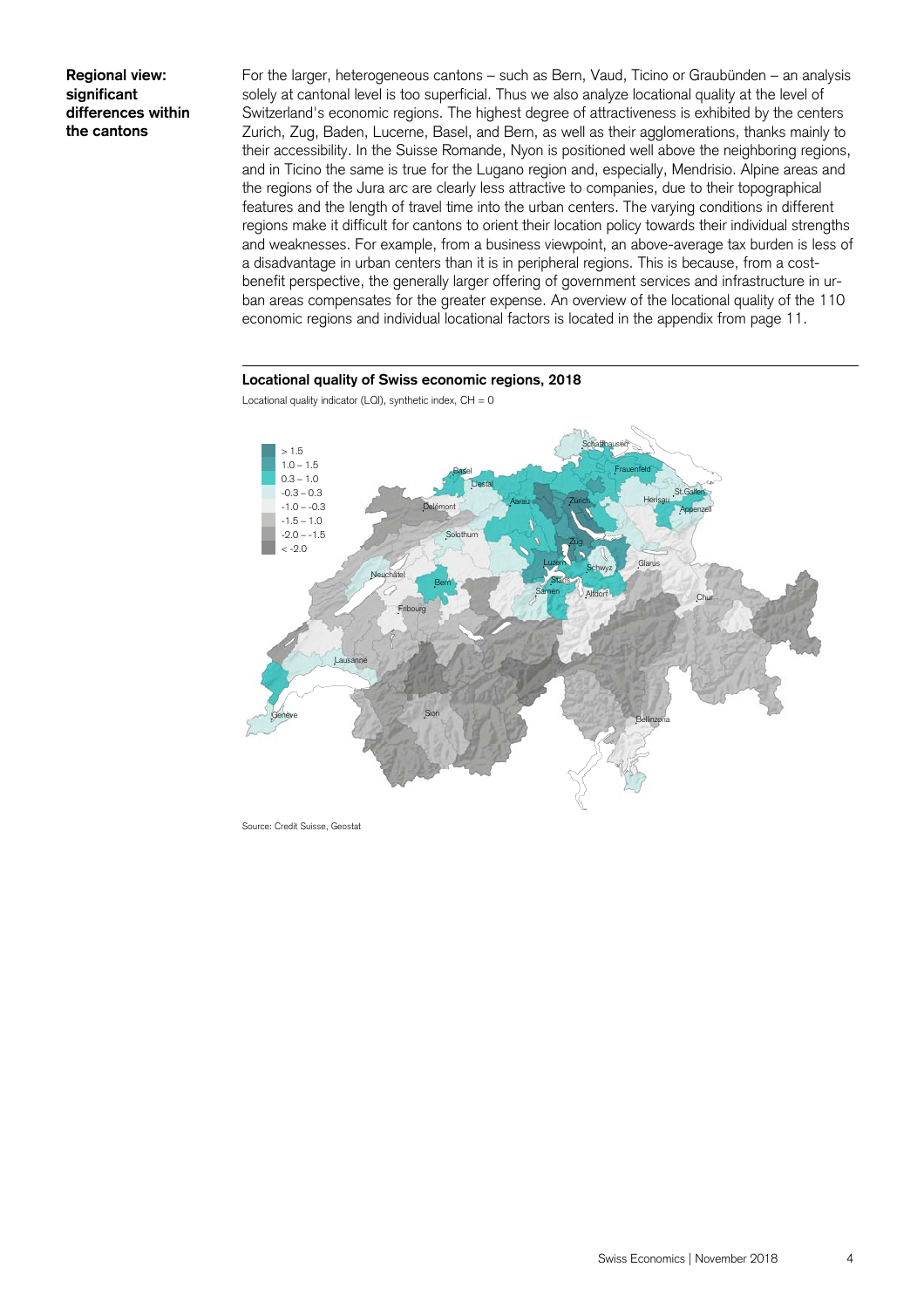#### **Neuchâtel has advanced six places since 2013 LQI 2018 and LQI 2013 in comparison**

Although the LQI primarily measures locational quality in a regional cross-comparison, time comparisons are largely possible as far back as 2013. A positive development is visible in Canton Neuchâtel, which climbed six places, particularly thanks to a reduction in corporate tax rates. Cantons Vaud and Thurgau each advanced by three places, while Glarus fell back four places. The top rankings for Zug and Zurich, as well as the lowest rankings for Cantons Valais and Jura, have remained the same throughout the years.

Locational quality indicator (LQI), synthetic index,  $CH = 0$ 



Source: Credit Suisse

#### Highly qualified workers concentrated in urban regions **Availability of highly qualified personnel**

Manufacturing and commercial businesses are dependent on workers with professional training. In knowledge-intensive areas of the economy, highly qualified employees are a key factor of production. The city of Zurich tops the list of 110 economic regions in Switzerland with nearly 54% of highly qualified workers. The other urban regions (Geneva, Lausanne, Bern, Basel) as well as the immediate suburban areas on the lakes of Zurich and Geneva also have a relatively large pool of workers with a tertiary degree (university of applied science, university, or college of professional education and training).

### Traffic corridors are an advantage **Population accessibility**

The quality of a location is strongly dependent on the economic potential of its catchment area. Most businesses' production operations depend on suppliers, business partners and subsidiary service providers. On the sales side, companies need corresponding customer markets for their products. The "population accessibility" score takes this point into account. Not surprisingly, the highest accessibility scores are found in the major Swiss cities, followed by their suburbs. Regions along key traffic corridors are similarly attractive.

Percentage of working-age population with tertiary education, 2012–2016



Source: Swiss Federal Statistical Office, Credit Suisse, Geostat

 Results per populated square kilometer, private motorized transportation and public transport summarized.



Source: Credit Suisse, Geostat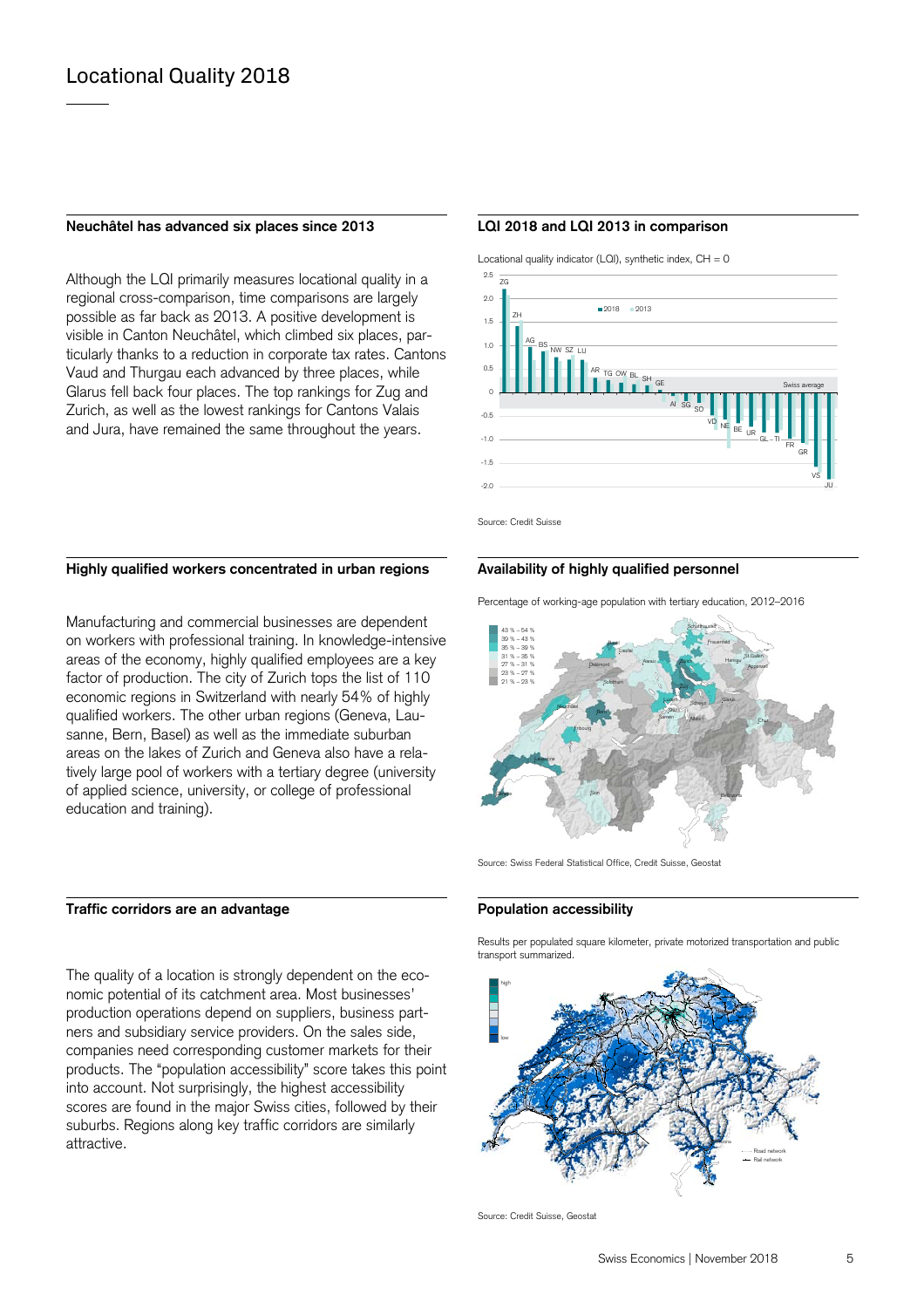#### **The Credit Suisse Locational Quality Indicator (LQI)**

Quantitative analysis of the locational quality of Switzerland's cantons and regions has been part of the Credit Suisse research offering since 1997. The LQI is calculated on the basis of current data. Compared with the revision in 2013, however, the methodology remains largely unchanged.

The tax burden on private individuals is calculated on the basis of taxes on income and wealth at federal, cantonal and municipal level and also takes account of the normal deductions. The tax burden on legal entities examines taxes on profit and capital. The calculations are based on the statutory tax rates and municipal tax rates for 2018, where available. Special tax systems such as lump-sum taxation or tax privileges for special status companies cannot be taken into account, as these privileges are not published in a suitable statistical form.

The availability of specialist labor and highly qualified personnel is based on the level of education of the residents, inbound commuters and cross-border commuters of a region. Specialist labor refers to persons with vocational or higher training, while highly qualified personnel have completed tertiary education at a higher technical college, university of applied sciences or university. The database is the 2012–2016 structural survey conducted by the Swiss census. The level of education of cross-border commuters is estimated on the basis of the wage structure survey of the Swiss Federal Statistical Office.

Population accessibility, employee accessibility and access to airports have remained unchanged compared to last year's calculation. The indicators are calculated for each populated square kilometer and based on the entire road network and all public transportation connections. The opening of the Gotthard base tunnel will have improved slightly the accessibility of the Gotthard region (see section "Outlook for Locational Quality in 2025: Basel-Stadt Overtakes Zurich, Geneva In 4th Place"). According to our analysis, the opening of the New Railway Link through the Alps (NEAT) will add 0.04 LQI index points to Ticino's score, due particularly to the Monte Ceneri tunnel (opening in 2020), while Canton Uri will gain an additional 0.01 points.

Additional information: "Locational Quality: Basel-Stadt Set to Overtake Canton Zurich", Credit Suisse, September 2016.

Regional locational quality: clients of Credit Suisse can order factsheets on individual economic regions from their client advisor.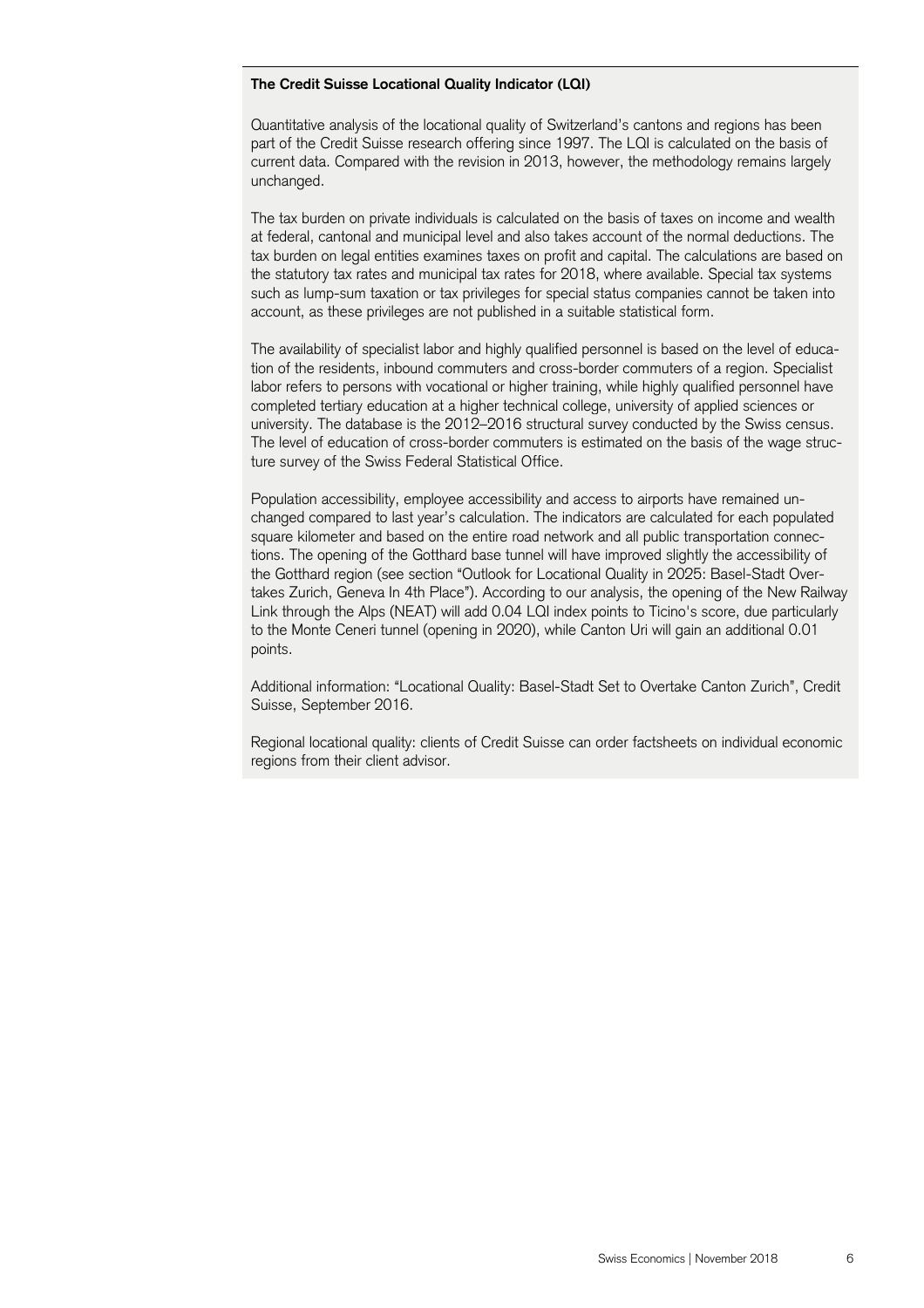# Basel-Stadt Overtakes Zurich, Geneva in 4th Place

**Two components of locational quality will change significantly in the years ahead. On the one hand, the fiscal package "Tax Reform and AHV Financing" (TRAF) will have a fundamental impact on the corporate tax system. On the other, the opening of the Ceneri base tunnel in 2020 will improve the accessibility of Canton Ticino, in particular. With this in mind, we have sketched out a forecast of locational quality in 2025.** 

**Lower taxes on net profits and capital taxes as a result of corporate tax reform** 

The referendum on Corporate Tax Reform III was rejected by the electorate. In order to give companies a measure of planning security as soon as possible, federal authorities and parliament immediately began work on a new proposal that would be acceptable to a consensus, especially since the need for reform is undisputed. The Federal Council's proposals are intended to restore international acceptance and preserve locational attractiveness. Parliament supplemented the original "Tax Reform 17" with social policy adjustments in favor of the social security system, and presented the fiscal package on September 28, 2018, under the name "Tax Reform and AHV Financing" (TRAF). If there is no referendum on the matter, the urgent measures could take effect as early as January 2019, and the rest probably in January 2020. If a referendum is demanded, it would likely take place on May 19, 2019.

#### **Ongoing trend towards competition via lower standard tax rates**

The objective of the reform is to eliminate tax privileges for holding and management companies that generate most of their sales and costs outside Switzerland – these companies are referred to as "special status companies". Instead, new privileges are to be introduced at cantonal level (such as the "patent box" and deductions for R&D) that are also recognized abroad. On balance, however, the cantons will have less scope to reduce the basis for assessment, and many companies will not be able to profit from the proposed new tax instruments. For this reason, a majority of the cantons plan to reduce corporate tax rates (see figure), but in most cases this step must be approved by the citizens. Only in Canton Vaud was corporate tax reform already approved by voters in March 2016. On balance, the global trend towards greater fiscal competition via lower ordinary tax rates remains unbroken.

#### **Lowest corporate tax rates likely in Zug and Appenzell Innerrhoden**

Total burden\* of taxes on profit and capital taxes , as % of net profit, 2018 and taking into account the adjustments to corporate tax rates already announced by cantonal government (as at October 19, 2018)



Source: TaxWare, cantons, Credit Suisse

\* Average effective burden for a company with capital of CHF 2 million and net profit between CHF 80,000 and CHF 1,040,000.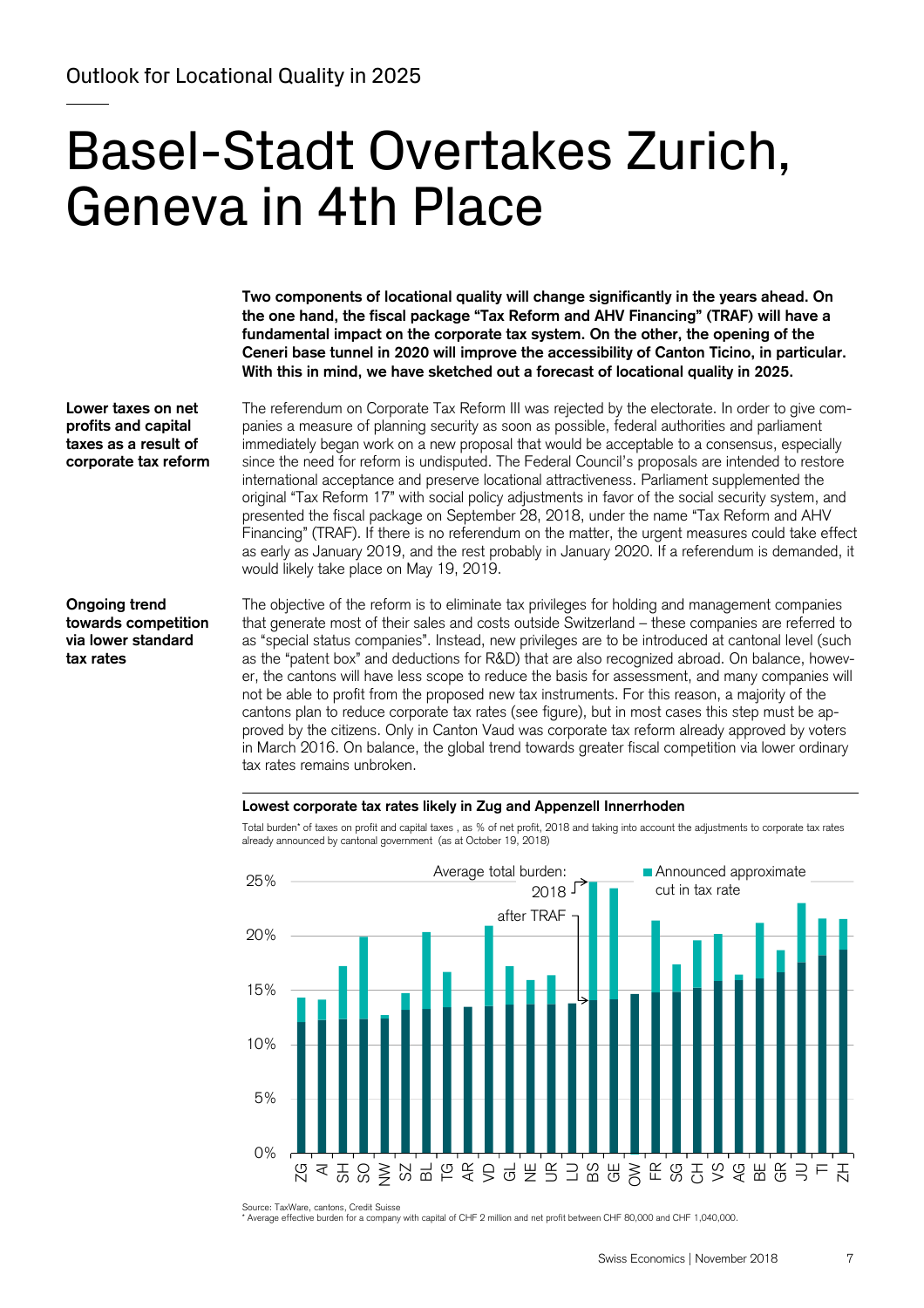**NEAT: the continuous flat route from Altdorf to Lugano will become reality in 2020** 

The opening of the Ceneri base tunnel planned for 2020 will signal completion of the New Railway Link through the Alps (NEAT). This further improves the accessibility of regions in Ticino and Uri. Their catchment areas will expand, and they will be somewhat "closer" to the major cities. In order to quantify the effects of the project, we modeled the complete timetable of public transportation (PT) following the opening of the Gotthard and Ceneri base tunnels. We recalculated the catchment areas of every Swiss town based on all 450 million connections between every square kilometer, as well as preferred travel times. We further included the impact of foreign urban areas. The improvements in PT accessibility will result in changes to the indicators of transport accessibility, which in turn will affect the locational quality rankings. Compared to the tax cuts, however, these improvements have only a minor impact.

### **Update of provisional rankings after tax reform and NEAT completion**

In our 2016 study on locational quality<sup>1</sup>, we ventured an outlook for locational quality in 2020. At that time, we assumed that the cantons would lower their corporate tax rates as a result of Corporate Tax Reform III (CTR III). Now that most of the cantons have communicated their fiscal strategies in the context of TRAF, it is time for another look into the future. Based on the adjustments to corporate tax proposed by cantonal governments, which would in many cases be implemented in steps until around 2025, we recalculated the locational quality sub-indicator "fiscal attractiveness for legal entities". As in our last edition, we have taken into account the changes in accessibility indicators following the completion of the NEAT. The other locational factors remain unchanged.

**LQI 2025: Zug continues to lead, Basel-Stadt overtakes Zurich and Aargau** 

In this hypothetical LQI for the year 2025, Canton Zug remains in first place (see figure). According to current information, the proposed reduction in the profit tax rate to 13.04% would propel Canton Basel-Stadt the furthest: it would push Canton Zurich (planned profit tax rate of 18.19%), which has occupied second place since we began our survey, clearly back to third place. Canton Geneva (planned profit tax rate of 13.79) would make similar gains, advancing an entire nine places. Basel-Landschaft and Solothurn would both climb six places, because they also foresee a significant reduction in profit tax rates (to 13.45% and 13.0%, respectively) and on top of that, they intend to cut capital taxes as well. Aargau, which occupies third place in 2018, would find itself in sixth place with its anticipated reduction in the profit tax rate to 17.9% and the capital tax rate to 0.75 per mill.

#### **Locational quality of the Swiss cantons: 2018 vs. 2025**

Locational quality indicator (LQI), synthetic index, CH = 0, 2018 and after recalculation of sub-indicators for accessibility and tax burden for legal entities



<sup>1</sup>See "Locational Quality: Basel-Stadt Set to Overtake Canton Zurich", Credit Suisse, September 2016.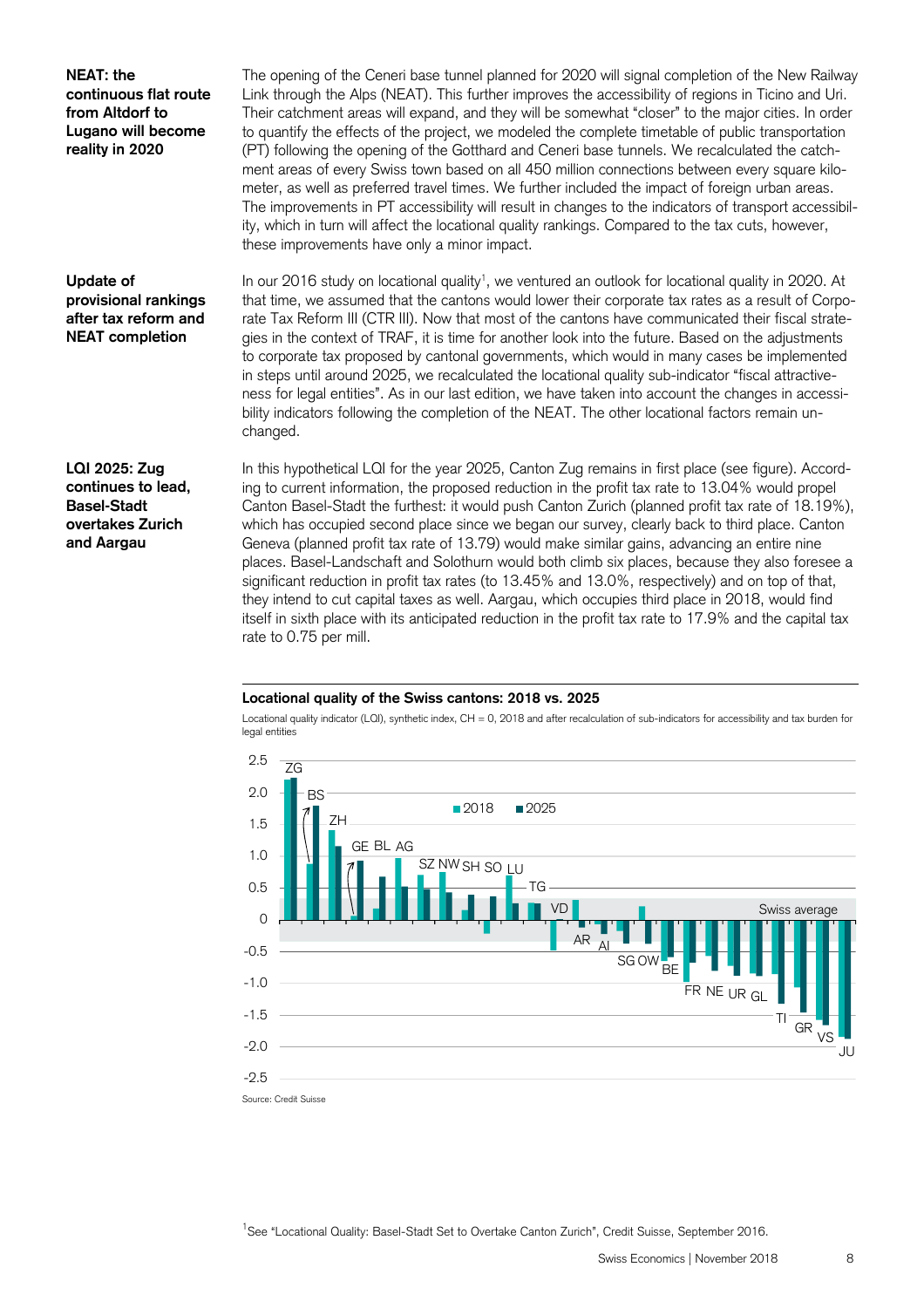#### **Relative advantage of low corporate taxes is diminishing**

The planned reductions in corporate tax rates increase locational quality. However, given the relative assessment of locational quality, cantons may still fall in rank in the LQI despite easing the tax burden. The cantons that have long granted the greatest fiscal incentives are losing some of their relative advantage because the differences are narrowing, on balance, and some cantons intend to take an even more fiscally attractive position. Except for Zug, the indicator ranking is set to fall for every canton in Central Switzerland, as well as in the two Appenzells. The greatest setback – an entire seven places – would be in store for Canton Obwalden, but Appenzell Ausserrhoden (–6) and Lucerne (–4) would also lose significant ground.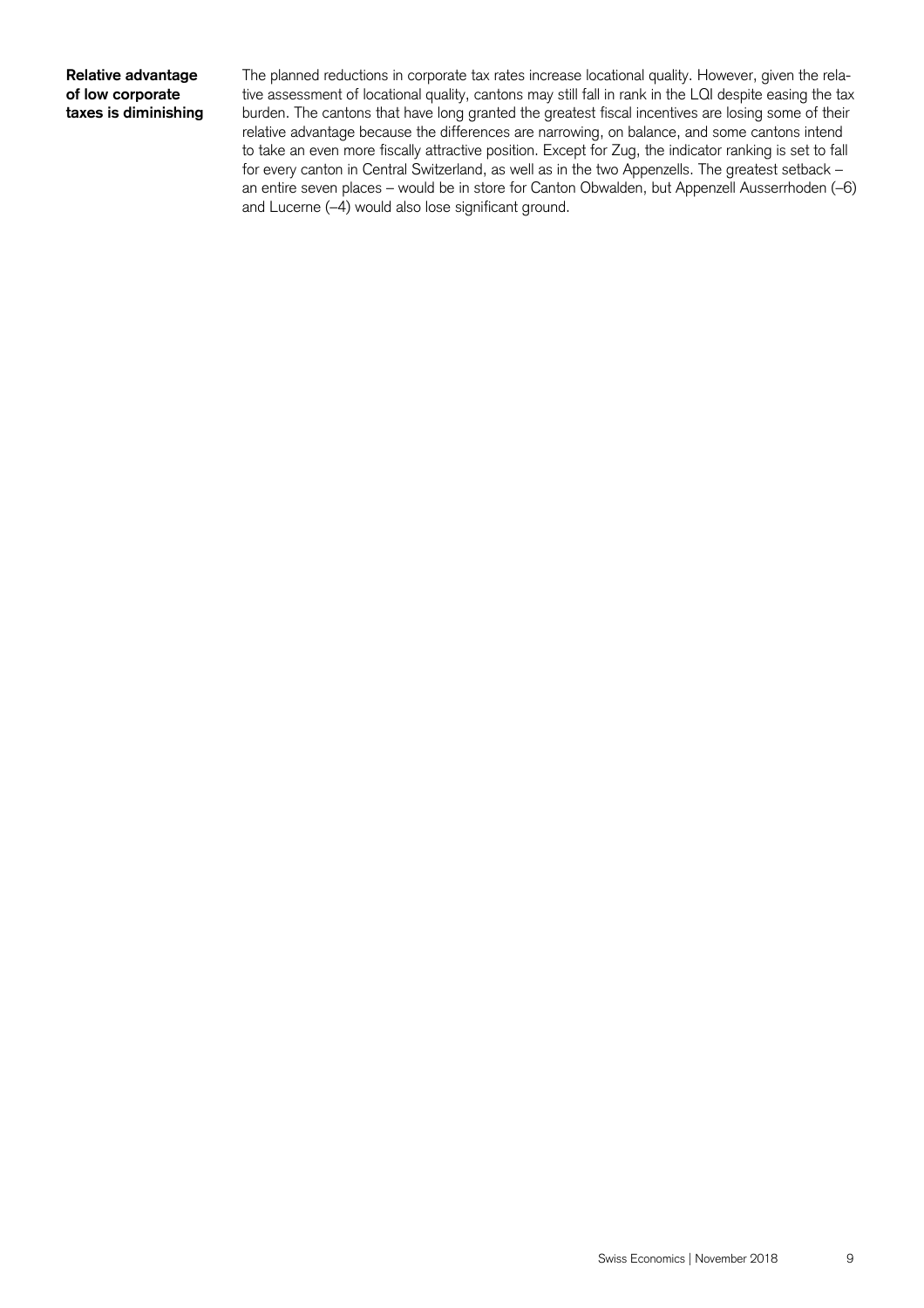# LQI 2018 results in detail

### **Factors of locational quality at cantonal level**

Ordered by rank,  $+$  /  $+$  + more attractive than the Swiss average;  $-$  /  $-$  less attractive than the Swiss average; = Swiss average

| Canton    | <b>Fiscal attractiveness</b>  |                          | <b>Availability</b>               |                                             | <b>Accessibility</b>     |                          |                                  | <b>Locational quality 2018</b> |                          |                                |
|-----------|-------------------------------|--------------------------|-----------------------------------|---------------------------------------------|--------------------------|--------------------------|----------------------------------|--------------------------------|--------------------------|--------------------------------|
|           | <b>Private</b><br>individuals | Legal<br>entities        | labor                             | Specialized Highly qualifi-<br>ed personnel | Population               | <b>Employees</b>         | <b>Airports</b>                  | <b>LQI 2018</b>                |                          | <b>Rank 2018</b><br>(vs. 2017) |
| ZG        | $^{++}$                       | $^{++}$                  | $^{++}$                           | $^{++}$                                     | $^{+}$                   | $^{+}$                   | $^{+}$                           | 2.21                           | $^{++}$                  | $1 (=)$                        |
| ZΗ        | $^{++}$                       | $\overline{\phantom{a}}$ | $+$                               | $+$                                         | $^{++}$                  | $^{++}$                  | $^{++}$                          | 1.42                           | $^{++}$                  | $2 (=)$                        |
| AG        | $+$                           | $^{++}$                  | $+$                               | $\overline{\phantom{a}}$                    | $\! + \!\!\!\!$          | $^{++}$                  | $^{+}$                           | 0.97                           | $^{+}$                   | $3 (=)$                        |
| <b>BS</b> | $\qquad \qquad =$             | $\frac{1}{2}$            | $\,=\,$                           | $^{+}$                                      | $^{++}$                  | $^{++}$                  | $\begin{array}{c} + \end{array}$ | 0.88                           | $^{+}$                   | $4 (=)$                        |
| <b>NW</b> | $^{++}$                       | $^{++}$                  | $+$                               | $\overline{\phantom{a}}$                    | $\overline{\phantom{a}}$ | $=$                      | $\overline{\phantom{a}}$         | 0.75                           | $+$                      | $5 (=)$                        |
| SZ        | $^{++}$                       | $^{++}$                  | $\qquad \qquad =$                 | $\overline{\phantom{a}}$                    | $\qquad \qquad =$        | $\qquad \qquad =$        | $\qquad \qquad =$                | 0.71                           | $^{+}$                   | $6 (=)$                        |
| LU        | $^{+}$                        | $^{++}$                  | $\! + \!\!\!\!$                   | $\overline{\phantom{a}}$                    | $\quad =$                | $\qquad \qquad =$        | $\quad =$                        | 0.70                           | $+$                      | $7 (=)$                        |
| AR        | $^{+}$                        | $^{++}$                  | $^{+}$                            | $\overline{\phantom{a}}$                    | $\overline{\phantom{a}}$ | $=$                      | $\sim$                           | 0.32                           | $^{+}$                   | $8 (=)$                        |
| TG        | $^{+}$                        | $+$                      | $\,=\,$                           | $\overline{\phantom{a}}$                    | $=$                      | $^{+}$                   | $=$                              | 0.27                           | $=$                      | $9 (+1)$                       |
| <b>OW</b> | $^{++}$                       | $^{++}$                  | $\qquad \qquad =$                 | $\overline{a}$                              | $\overline{\phantom{a}}$ | $\overline{\phantom{a}}$ | $\overline{\phantom{a}}$         | 0.22                           | $=$                      | $10(-1)$                       |
| BL        | $\overline{\phantom{a}}$      | $\overline{\phantom{a}}$ | $+$                               | $\overline{a}$                              | $\! + \!\!\!\!$          | $^{++}$                  | $\quad =$                        | 0.18                           | $\quad =$                | 11 $(=)$                       |
| <b>SH</b> | $\quad =$                     | $^{+}$                   | $+$                               | $\overline{\phantom{a}}$                    | $\quad =$                | $=$                      | $\quad =$                        | 0.16                           | $\qquad \qquad =$        | $12 (=)$                       |
| GE        | $\overline{\phantom{a}}$      | $\sim$ $\sim$            | $ -$                              | $^{++}$                                     | $\! + \!\!\!\!$          | $\qquad \qquad =$        | $^{++}$                          | 0.06                           | $\equiv$                 | $13 (=)$                       |
| Al        | $^{++}$                       | $^{++}$                  | $\qquad \qquad =$                 | $\sim$ $\sim$                               | $\overline{\phantom{a}}$ | $\sim$                   | $\overline{\phantom{a}}$         | $-0.07$                        | $=$                      | $14 (=)$                       |
| SG        | $=$                           | $^{+}$                   | $\qquad \qquad =$                 | $\overline{\phantom{a}}$                    | $\qquad \qquad =$        | $=$                      | $=$                              | $-0.17$                        | $=$                      | $15 (=)$                       |
| SO        | $\quad =$                     | $=$                      | $\qquad \qquad =$                 | $\overline{\phantom{a}}$                    | $\! + \!\!\!\!$          | $^{+}$                   | $=$                              | $-0.21$                        | $=$                      | $16 (=)$                       |
| VD        | $\sim$ $\sim$                 | $\sim$                   | $\overline{\phantom{a}}$          | $+$                                         | $\,=\,$                  | $\overline{\phantom{a}}$ | $=$                              | $-0.48$                        | $\overline{\phantom{a}}$ | $17 (=)$                       |
| <b>NE</b> | $ -$                          | $^{++}$                  | $\sim$ $\sim$                     | $\overline{\phantom{a}}$                    | $\overline{\phantom{a}}$ | ÷.                       | $\sim$                           | $-0.57$                        | $\overline{\phantom{a}}$ | $18 (+1)$                      |
| BE        | $\sim$                        | $\sim$                   | $\! + \!\!\!\!$                   | $\overline{\phantom{a}}$                    | $=$                      | $=$                      | $\overline{\phantom{a}}$         | $-0.65$                        | $\sim$                   | $19(-1)$                       |
| UR        | $^{++}$                       | $^{++}$                  | $\frac{1}{2}$                     | $\frac{1}{2}$                               | $\overline{\phantom{a}}$ | $\overline{\phantom{a}}$ | $\overline{\phantom{a}}$         | $-0.72$                        | $\overline{\phantom{a}}$ | $20 (=)$                       |
| GL        | $^{+}$                        | $+$                      | $\overline{\phantom{a}}$          | $ -$                                        | $\overline{\phantom{a}}$ | $\overline{a}$           | $\overline{\phantom{a}}$         | $-0.84$                        | $\overline{\phantom{a}}$ | $21 (=)$                       |
| TI        | $^{+}$                        | $\overline{\phantom{a}}$ | $ -$                              | $\overline{\phantom{a}}$                    | $\overline{\phantom{a}}$ | $\overline{\phantom{a}}$ | $\overline{\phantom{a}}$         | $-0.85$                        | $\overline{\phantom{a}}$ | $22 (+1)$                      |
| <b>FR</b> | $\overline{\phantom{a}}$      | $\overline{\phantom{a}}$ | $\sim$ $\sim$                     | $\overline{\phantom{a}}$                    | $=$                      | $=$                      | $\overline{\phantom{a}}$         | $-0.98$                        | $\overline{\phantom{a}}$ | $23(-1)$                       |
| GR        | $^{+}$                        | $\equiv$                 | $\hspace{1.6cm} = \hspace{1.6cm}$ | $\frac{1}{2}$                               | $\frac{1}{2}$            | $\frac{1}{2}$            | $\overline{\phantom{a}}$         | $-1.06$                        | $\frac{1}{2}$            | $24 (=)$                       |
| VS        | $\sim$                        | $\overline{\phantom{a}}$ | $ -$                              | $ -$                                        | $\overline{\phantom{a}}$ | $\frac{1}{2}$            | $\sim$                           | $-1.57$                        | $\frac{1}{2}$            | $25 (=)$                       |
| JU        | $\sim$                        | $\frac{1}{2}$            | $ -$                              | $\frac{1}{2}$                               | $\overline{\phantom{a}}$ | $\overline{\phantom{a}}$ | $\overline{\phantom{a}}$         | $-1.84$                        | $\frac{1}{2}$            | $26 (=)$                       |

Source: Credit Suisse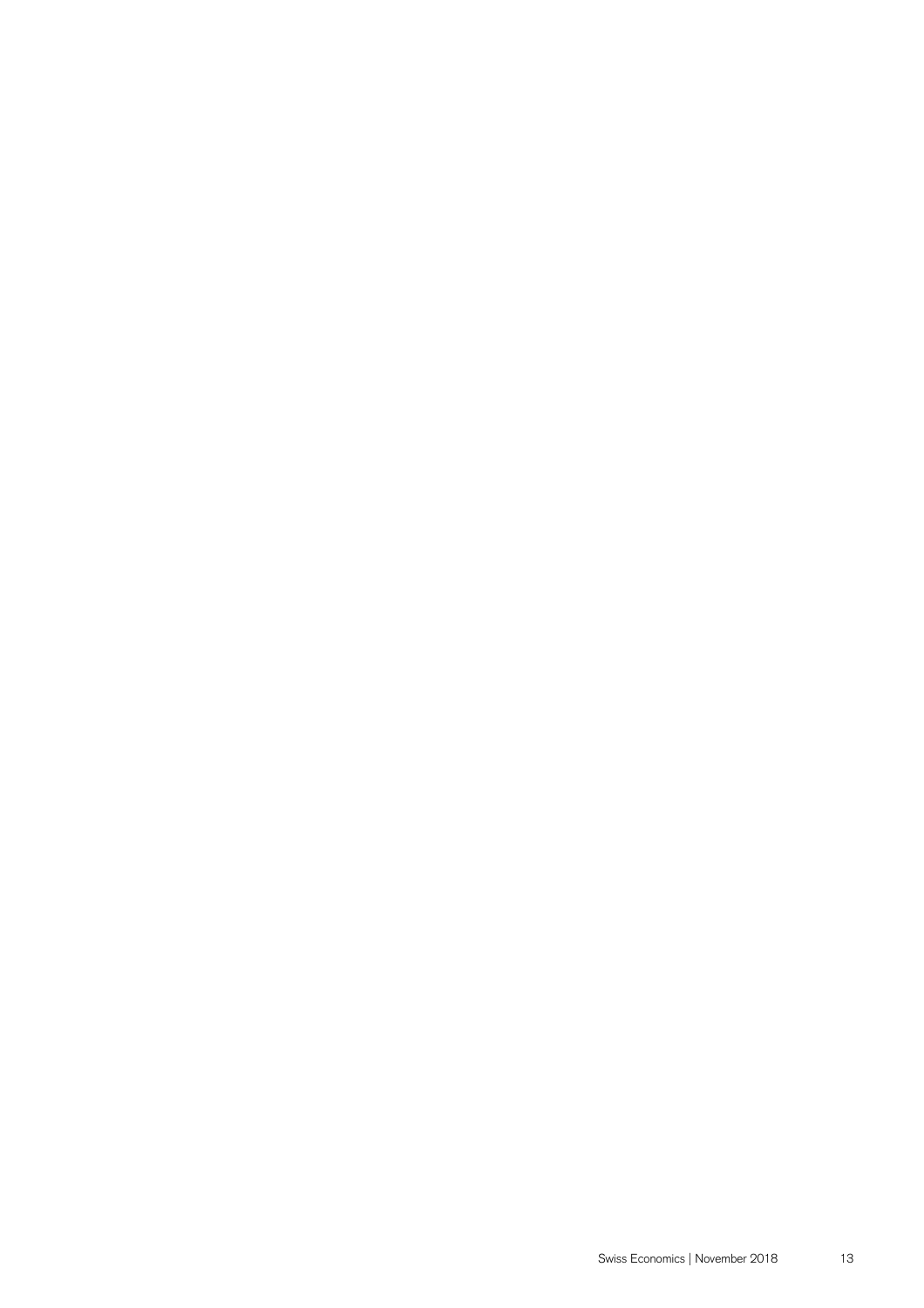# Important Information

This report represents the views of the Investment Strategy Department of CS and has not been prepared in accordance with the legal requirements designed to promote the independence of investment research. It is not a product of the Credit Suisse Research Department even if it references published research recommendations. CS has policies in place to manage conflicts of interest including policies relating to dealing ahead of the dissemination of investment research. These policies do not apply to the views of Investment Strategists contained in this report.

## Risk warning

Every investment involves risk, especially with regard to fluctuations in value and return. If an investment is denominated in a currency other than your base currency, changes in the rate of exchange may have an adverse effect on value, price or income.

For a discussion of the risks of investing in the securities mentioned in this document, please refer to the following Internet link: **https:// investment.credit-suisse.com/gr/riskdisclosure/** 

This document may include information on investments that involve special risks. You should seek the advice of your independent financial advisor prior to taking any investment decisions based on this document or for any necessary explanation of its contents. Further information is also available in the information brochure "Special Risks in Securities Trading" available from the Swiss Bankers Association.

**Past performance is not an indicator of future performance. Performance can be affected by commissions, fees or other charges as well as exchange rate fluctuations.** 

#### **Financial market risks**

Historical returns and financial market scenarios are no guarantee of future performance. The price and value of investments mentioned and any income that might accrue could fall or rise or fluctuate. Past performance is not a guide to future performance. If an investment is denominated in a currency other than your base currency, changes in the rate of exchange may have an adverse effect on value, price or income. You should consult with such advisor(s) as you consider necessary to assist you in making these determinations.

Investments may have no public market or only a restricted secondary market. Where a secondary market exists, it is not possible to predict the price at which investments will trade in the market or whether such market will be liquid or illiquid.

#### **Emerging markets**

Where this document relates to emerging markets, you should be aware that there are uncertainties and risks associated with investments and transactions in various types of investments of, or related or linked to, issuers and obligors incorporated, based or principally engaged in business in emerging markets countries. Investments related to emerging markets countries may be considered speculative, and their prices will be much more volatile than those in the more developed countries of the world. Investments in emerging markets investments should be made only by sophisticated investors or experienced professionals who have independent knowledge of the relevant markets, are able to consider and weigh the various risks presented by such investments, and have the financial resources necessary to bear the substantial risk of loss of investment in such investments. It is your responsibility to manage the risks which arise as a result of investing in emerging markets investments and the allocation of assets in your portfolio. You should seek advice from your own advisers with regard to the various risks and factors to be considered when investing in an emerging markets investment.

#### **Alternative investments**

Hedge funds are not subject to the numerous investor protection regulations that apply to regulated authorized collective investments and hedge fund managers are largely unregulated. Hedge funds are not limited to any particular investment discipline or trading strategy, and seek to profit in all kinds of markets by using leverage, derivatives, and complex speculative investment strategies that may increase the risk of investment loss.

Commodity transactions carry a high degree of risk and may not be suitable for many private investors. The extent of loss due to market movements can be substantial or even result in a total loss.

Investors in real estate are exposed to liquidity, foreign currency and other risks, including cyclical risk, rental and local market risk as well as environmental risk, and changes to the legal situation.

#### **Interest rate and credit risks**

The retention of value of a bond is dependent on the creditworthiness of the Issuer and/or Guarantor (as applicable), which may change over the term of the bond. In the event of default by the Issuer and/or Guarantor of the bond, the bond or any income derived from it is not guaranteed and you may get back none of, or less than, what was originally invested.

## Investment Strategy Department

Investment Strategists are responsible for multi-asset class strategy formation and subsequent implementation in CS's discretionary and advisory businesses. If shown, Model Portfolios are provided for illustrative purposes only. Your asset allocation, portfolio weightings and performance may look significantly different based on your particular circumstances and risk tolerance. Opinions and views of Investment Strategists may be different from those expressed by other Departments at CS. Investment Strategist views may change at any time without notice and with no obligation to update. CS is under no obligation to ensure that such updates are brought to your attention.

From time to time, Investment Strategists may reference previously published Research articles, including recommendations and rating changes collated in the form of lists. The recommendations contained herein are extracts and/or references to previously published recommendations by Credit Suisse Research. For equities, this relates to the respective Company Note or Company Summary of the issuer. Recommendations for bonds can be found within the respective Research Alert (bonds) publication or Institutional Research Flash/Alert – Credit Update Switzerland. These items are available on request or from **https://investment.credit-suisse.com** Disclosures are available from **www.credit-suisse.com/disclosure**

## Global disclaimer/important information

This document is not directed to, or intended for distribution to or use by, any person or entity who is a citizen or resident of or located in any locality, state, country or other jurisdiction where such distribution, publication, availability or use would be contrary to law or regulation or which would subject CS to any registration or licensing requirement within such jurisdiction.

References in this document to CS include Credit Suisse AG, the Swiss bank, its subsidiaries and affiliates. For more information on our structure, please use the following link: **http://www.credit-suisse.com** 

**NO DISTRIBUTION, SOLICITATION, OR ADVICE:** This document is provided for information and illustrative purposes and is intended for your use only. It is not a solicitation, offer or recommendation to buy or sell any security or other financial instrument. Any information including facts, opinions or quotations, may be condensed or summarized and is expressed as of the date of writing. The information contained in this document has been provided as a general market commentary only and does not constitute any form of regulated financial advice, legal, tax or other regulated service. It does not take into account the financial objectives, situation or needs of any persons, which are necessary considerations before making any investment decision. You should seek the advice of your independent financial advisor prior to taking any investment decisions based on this document or for any necessary explanation of its contents. This document is intended only to provide observations and views of CS at the date of writing, regardless of the date on which you receive or access the information. Observations and views contained in this document may be different from those expressed by other Departments at CS and may change at any time without notice and with no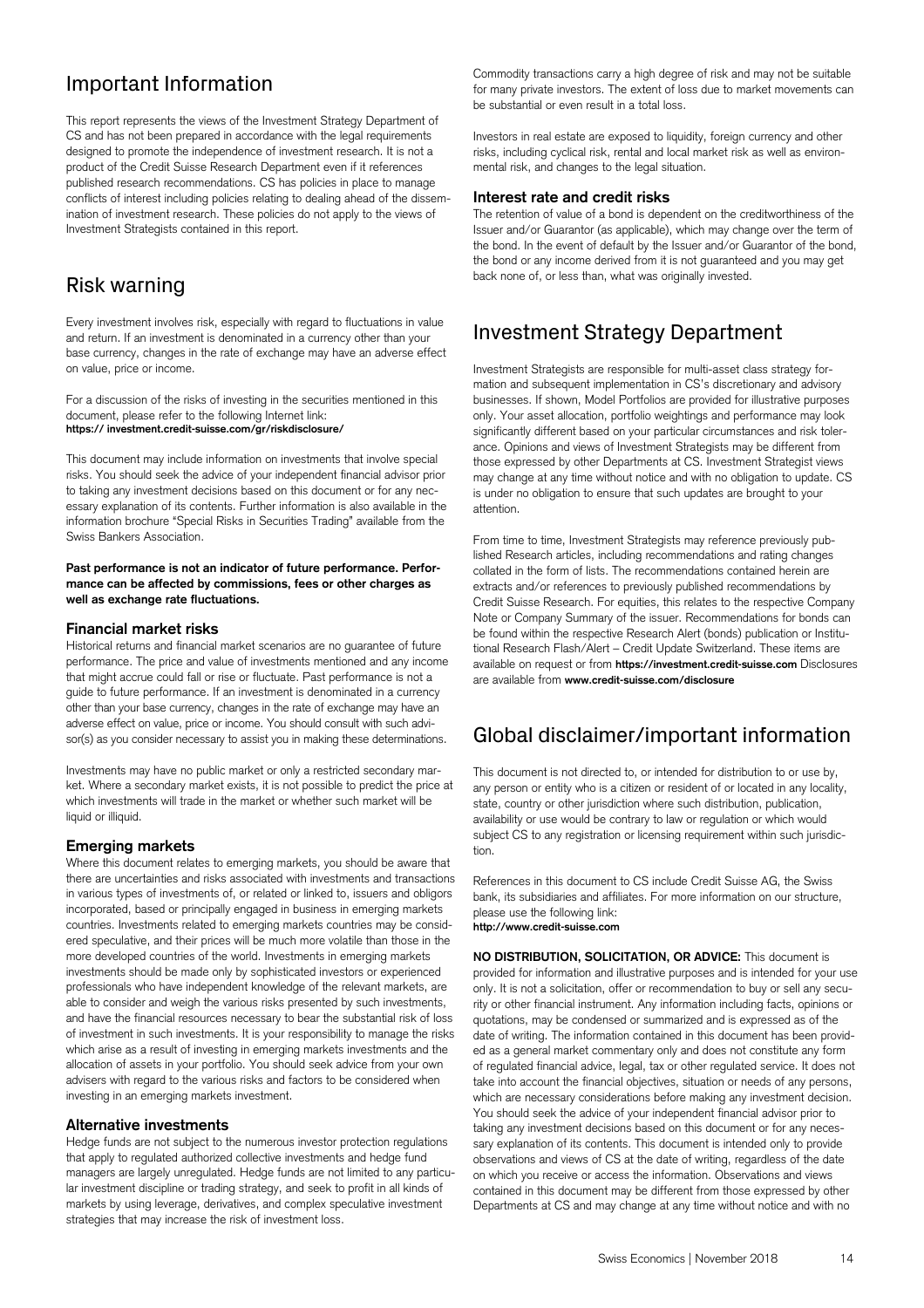obligation to update. CS is under no obligation to ensure that such updates are brought to your attention. **FORECASTS & ESTIMATES:** Past performance should not be taken as an indication or guarantee of future performance, and no representation or warranty, express or implied, is made regarding future performance. To the extent that this document contains statements about future performance, such statements are forward looking and subject to a number of risks and uncertainties. Unless indicated to the contrary, all figures are unaudited. All valuations mentioned herein are subject to CS valuation policies and procedures. **CONFLICTS:** CS reserves the right to remedy any errors that may be present in this document. CS, its affiliates and/or their employees may have a position or holding, or other material interest or effect transactions in any securities mentioned or options thereon, or other investments related thereto and from time to time may add to or dispose of such investments. CS may be providing, or have provided within the previous 12 months, significant advice or investment services in relation to the investments listed in this document or a related investment to any company or issuer mentioned. Some investments referred to in this document will be offered by a single entity or an associate of CS or CS may be the only market maker in such investments. CS is involved in many businesses that relate to companies mentioned in this document. These businesses include specialized trading, risk arbitrage, market making, and other proprietary trading. **TAX:** Nothing in this document constitutes investment, legal, accounting or tax advice. CS does not advise on the tax consequences of investments and you are advised to contact an independent tax advisor. The levels and basis of taxation are dependent on individual circumstances and are subject to change. **SOURCES:** Information and opinions presented in this document have been obtained or derived from sources which in the opinion of CS are reliable, but CS makes no representation as to their accuracy or completeness. CS accepts no liability for a loss arising from the use of this document. **WEBSITES:** This document may provide the addresses of, or contain hyperlinks to, websites. Except to the extent to which the document refers to website material of CS, CS has not reviewed the linked site and takes no responsibility for the content contained therein. Such address or hyperlink (including addresses or hyperlinks to CS's own website material) is provided solely for your convenience and information and the content of the linked site does not in any way form part of this document. Accessing such website or following such link through this document or CS's website shall be at your own risk. **DATA PRIVACY:** Your personal data will be processed in accordance with the CS Principles of Client Data Processing accessible at your domicile through the official CS website at www.credit-suisse.com/ch/en/legal.html.

#### **Distributing entities**

Except as otherwise specified herein, this report is distributed by Credit Suisse AG, a Swiss bank, authorized and regulated by the Swiss Financial Market Supervisory Authority. **Austria:** This report is distributed by CREDIT SUISSE (LUXEMBOURG) S.A. Zweigniederlassung Österreich (the "Austria branch") which is a branch of CREDIT SUISSE (LUXEMBOURG) S.A., a duly authorized credit institution in the Grand Duchy of Luxembourg with registered address 5, rue Jean Monnet, L-2180 Luxembourg. The Austria branch is subject to the prudential supervision of the Luxembourg supervisory authority, the Commission de Surveillance du Secteur Financier (CSSF), 283, route d'Arlon, L-2991 Luxembourg, Grand Duchy of Luxembourg, as well as of the Austrian supervisory authority, the Financial Market Authority (FMA), Otto-Wagner Platz 5, A-1090 Vienna, Austria. **Bahrain:** This report is distributed by Credit Suisse AG, Bahrain Branch, authorized and regulated by the Central Bank of Bahrain (CBB) as an Investment Business Firm Category 2. Related financial services or products are only made available to professional clients and Accredited Investors, as defined by the CBB, and are not intended for any other persons. Credit Suisse AG, Bahrain Branch is located at Level 21-22, East Tower, Bahrain World Trade Centre, Manama, Kingdom of Bahrain. **DIFC:** This information is being distributed by Credit Suisse AG (DIFC Branch). Credit Suisse AG (DIFC Branch) is licensed and regulated by the Dubai Financial Services Authority ("DFSA"). Related financial services or products are only made available to Professional Clients or Market Counterparties, as defined by the DFSA, and are not intended for any other persons. Credit Suisse AG (DIFC Branch) is located on Level 9 East, The Gate Building, DIFC, Dubai, United Arab Emirates. **France:** This report is distributed by Credit Suisse (Luxembourg) S.A. Succursale en France (the "France branch") which is a branch of Credit Suisse (Luxembourg) S.A., a duly authorized credit institution in the Grand Duchy of Luxembourg with registered address 5, rue Jean Monnet, L-2180 Luxembourg. The France branch is subject to the prudential supervision of the Luxembourg supervisory authority, the Commission de Surveillance du Secteur

Financier (CSSF), and of the French supervisory authority, the Autorité de Contrôle Prudentiel et de Résolution (ACPR) and of the Autorité des Marchés Financiers. **Germany:** This report is distributed by Credit Suisse (Deutschland) Aktiengesellschaft regulated by the Bundesanstalt für Finanzdienstleistungsaufsicht ("BaFin"). **Guernsey:** This report is distributed by Credit Suisse AG Guernsey Branch, a branch of Credit Suisse AG (incorporated in the Canton of Zurich), with its place of business at Helvetia Court, Les Echelons, South Esplanade, St Peter Port, Guernsey. Credit Suisse AG Guernsey Branch is wholly owned by Credit Suisse AG and is regulated by the Guernsey Financial Services Commission. Copies of the latest audited accounts are available on request. **India:** This report is distributed by Credit Suisse Securities (India) Private Limited (CIN no. U67120MH1996PTC104392) regulated by the Securities and Exchange Board of India as Research Analyst (registration no. INH 000001030), as Portfolio Manager (registration no. INP000002478) and as Stock Broker (registration no. INB230970637; INF230970637; INB010970631; INF010970631), having registered address at 9th Floor, Ceejay House, Dr.A.B. Road, Worli, Mumbai - 18, India, T- +91-22 6777 3777. **Italy:** This report is distributed in Italy by Credit Suisse (Italy) S.p.A., a bank incorporated and registered under Italian law subject to the supervision and control of Banca d'Italia and CONSOB. **Lebanon:** This report is distributed by Credit Suisse (Lebanon) Finance SAL ("CSLF"), a financial institution incorporated in Lebanon and regulated by the Central Bank of Lebanon ("CBL") with a financial institution license number 42. Credit Suisse (Lebanon) Finance SAL is subject to the CBL's laws and regulations as well as the laws and decisions of the Capital Markets Authority of Lebanon ("CMA"). CSLF is a subsidiary of Credit Suisse AG and part of the Credit Suisse Group (CS). The CMA does not accept any responsibility for the content of the information included in this report, including the accuracy or completeness of such information. The liability for the content of this report lies with the issuer, its directors and other persons, such as experts, whose opinions are included in the report with their consent. The CMA has also not assessed the suitability of the investment for any particular investor or type of investor. Investments in financial markets may involve a high degree of complexity and risk and may not be suitable to all investors. The suitability assessment performed by CSLF with respect to this investment will be undertaken based on information that the investor would have provided to CSLF and in accordance with Credit Suisse internal policies and processes. It is understood that the English language will be used in all communication and documentation provided by CS and/or CSLF. By accepting to invest in the product, the investor confirms that he has no objection to the use of the English language. **Luxembourg:** This report is distributed by Credit Suisse (Luxembourg) S.A., a duly authorized credit institution in the Grand Duchy of Luxembourg with registered address 5, rue Jean Monnet, L-2180 Luxembourg. Credit Suisse (Luxembourg) S.A. is subject to the prudential supervision of the Luxembourg supervisory authority, the Commission de Surveillance du Secteur Financier (CSSF). **Mexico:** Banco Credit Suisse (México), S.A., Institución de Banca Múltiple, Grupo Financiero Credit Suisse (México) and C. Suisse Asesoría México, S.A. de C.V. ("Credit Suisse Mexico"). This document is elaborated for information purposes only and does not constitute a recommendation, advice or an invitation to execute any operation and does not replace direct communication with your relationship manager at Credit Suisse Mexico before the execution of any investment. The people who elaborated this document do not receive payment or compensation from any entity of the Credit Suisse Group other than the one employing them. The prospectuses, offering documentation, term sheets, investment regimes, annual reports and periodical financial information contained useful information for investors. Such documents can be obtained without any cost, directly from the issuer of securities and investment fund managers or at the securities and stock market web page, as well as from your relationship manager at Credit Suisse Mexico. The information herein does not substitutes the Account Statements, the INFORME DE OPERACIONES or/ and confirmations you receive from Credit Suisse Mexico pursuant to the General Rules applicable to financial institutions and other persons that provide investment services. C. Suisse Asesoría México, S.A. de C.V., is an investment advisor duly incorporated under the Securities Market Law ("LMV") and is registered before the National Banking and Securities Commission ("CNBV") under folio number 30070 and therefore is not a bank, is not authorized to receive deposits nor to custody any securities, is not part of Grupo Financiero Credit Suisse (México), S.A. de C.V.. Under the provisions of the LMV, C. Suisse Asesoría México, S.A. de C.V. is not an independent investment advisor pursuant to its relationship with Credit Suisse AG, a foreign financial institution, and its indirect relationship with Grupo Financiero Credit Suisse (Mexico), S.A. de C.V. The people who produced this docu-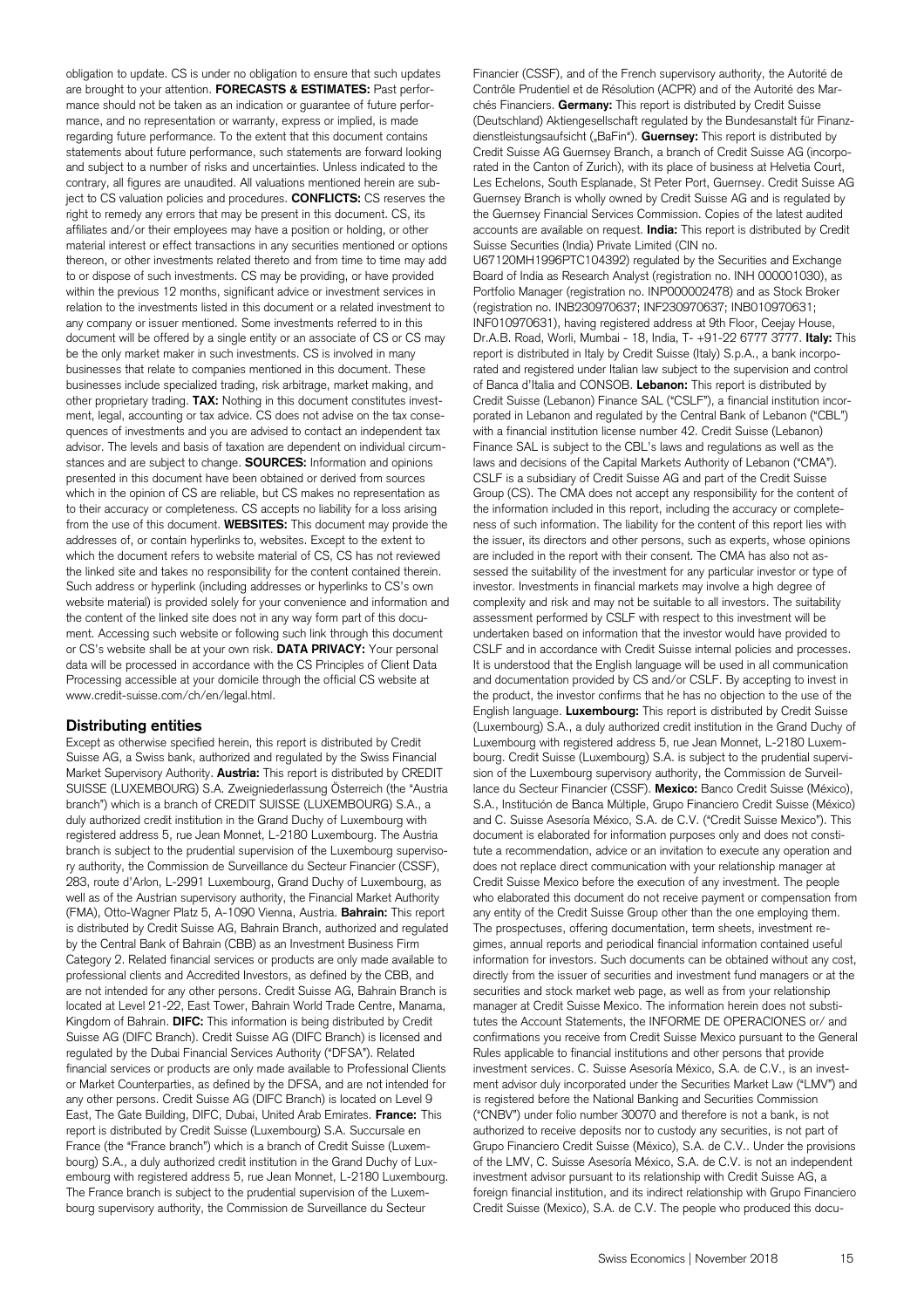ment do not receive payment or compensation from any entity of the Credit Suisse Group other than the one employing them. **Netherlands:** This report is distributed by Credit Suisse (Luxembourg) S.A., Netherlands Branch (the "Netherlands branch") which is a branch of Credit Suisse (Luxembourg) S.A., a duly authorized credit institution in the Grand Duchy of Luxembourg with registered address 5, rue Jean Monnet, L-2180 Luxembourg. The Netherlands branch is subject to the prudential supervision of the Luxembourg supervisory authority, the Commission de Surveillance du Secteur Financier (CSSF), and of the Dutch supervisory authority, De Nederlansche Bank (DNB), and of the Dutch market supervisor, the Autoriteit Financiële Markten (AFM). **Portugal:** This report is distributed by Credit Suisse (Luxembourg) S.A., Sucursal em Portugal (the "Portugal branch") which is a branch of Credit Suisse (Luxembourg) S.A., a duly authorized credit institution in the Grand Duchy of Luxembourg with registered address 5, rue Jean Monnet, L-2180 Luxembourg. The Portugal branch is subject to the prudential supervision of the Luxembourg supervisory authority, the Commission de Surveillance du Secteur Financier (CSSF), and of the Portuguese supervisory authority, the Comissão do Mercado dos Valores Mobiliários (CMVM). **Qatar:** This information has been distributed by Credit Suisse (Qatar) L.L.C., which is duly authorized and regulated by the Qatar Financial Centre Regulatory Authority (QFCRA) under QFC License No. 00005. All related financial products or services will only be available to Business Customers or Market Counterparties (as defined by the QFCRA), including individuals, who have opted to be classified as a Business Customer, with net assets in excess of QR 4 million, and who have sufficient financial knowledge, experience and understanding to participate in such products and/or services. Therefore this information must not be delivered to, or relied on by, any other type of individual. The QFCRA has no responsibility for reviewing or verifying any Prospectus or other documents in connection with this product/service due to the fact that this product/service is not registered in the QFC or regulated by the QFCRA. Accordingly, the QFCRA has not reviewed or approved this marketing material or any other associated documents nor taken any steps to verify the information set out in this document, and has no responsibility for it. Investors in this product/service may not have the same access to information about the product/service that they would have to information about a product/service registered in the QFC. The product/service to which this marketing material relates may be illiquid and/or subject to restrictions on their resale. Recourse against the product/service, and those involved with it, may be limited or difficult and may have to be pursued in a jurisdiction outside the QFC. Prospective purchasers of the product/service offered should conduct their own due diligence on the product/service. If you do not understand the contents of this brochure you should consult an authorized financial advisor. **Saudi Arabia:** This information is being distributed by Credit Suisse Saudi Arabia (CR Number 1010228645), duly licensed and regulated by the Saudi Arabian Capital Market Authority pursuant to License Number 08104-37 dated 23/03/1429H corresponding to 21/03/2008AD. Credit Suisse Saudi Arabia's principal place of business is at King Fahad Road, Hay Al Mhamadiya, 12361-6858 Riyadh, Saudi Arabia. Website: https://www.credit-suisse.com/sa**. Spain:** This report is distributed in Spain by Credit Suisse AG, Sucursal en España, legal entity registered at Comisión Nacional del Mercado de Valores. **Turkey:** The investment information, comments and recommendations contained herein are not within the scope of investment advisory activity. The investment advisory services are provided by the authorized institutions to the persons in a customized manner taking into account the risk and return preferences of the persons. Whereas, the comments and advices included herein are of general nature. Therefore recommendations may not be suitable for your financial status or risk and yield preferences. For this reason, making an investment decision only by relying on the information given herein may not give rise to results that fit your expectations. This report is distributed by Credit Suisse Istanbul Menkul Degerler Anonim Sirketi, regulated by the Capital Markets Board of Turkey, with its registered address at Yildirim Oguz Goker Caddesi, Maya Plaza 10th Floor Akatlar, Besiktas/Istanbul-Turkey. **United Kingdom:** This material is issued by Credit Suisse (UK) Limited. Credit Suisse (UK) Limited, is authorized by the Prudential Regulation Authority and regulated by the Financial Conduct Authority and the Prudential Regulation Authority. The protections made available by the Financial Conduct Authority and/or the Prudential Regulation Authority for retail clients do not apply to investments or services provided by a person outside the UK, nor will the Financial Services Compensation Scheme be available if the issuer of the investment fails to meet its obligations. To the extent communicated in the United Kingdom ("UK") or capable of having an effect in the UK, this document constitutes a financial promotion which has been approved by Credit Suisse (UK) Limited which is

authorized by the Prudential Regulation Authority and regulated by the Financial Conduct Authority and the Prudential Regulation Authority for the conduct of investment business in the UK. The registered address of Credit Suisse (UK) Limited is Five Cabot Square, London, E14 4QR. Please note that the rules under the UK's Financial Services and Markets Act 2000 relating to the protection of retail clients will not be applicable to you and that any potential compensation made available to "eligible claimants" under the UK's Financial Services Compensation Scheme will also not be available to you. Tax treatment depends on the individual circumstances of each client and may be subject to changes in future.

#### **United States: Neither this report nor any copy thereof may be sent, taken into or distributed in the United States or to any US person within the meaning of Regulation S under the US Securities Act of 1933, as amended.**

This report may not be reproduced either in whole or in part, without the written permission of Credit Suisse. Copyright © 2018 Credit Suisse Group AG and/or its affiliates. All rights reserved.

**18C012A\_IS**